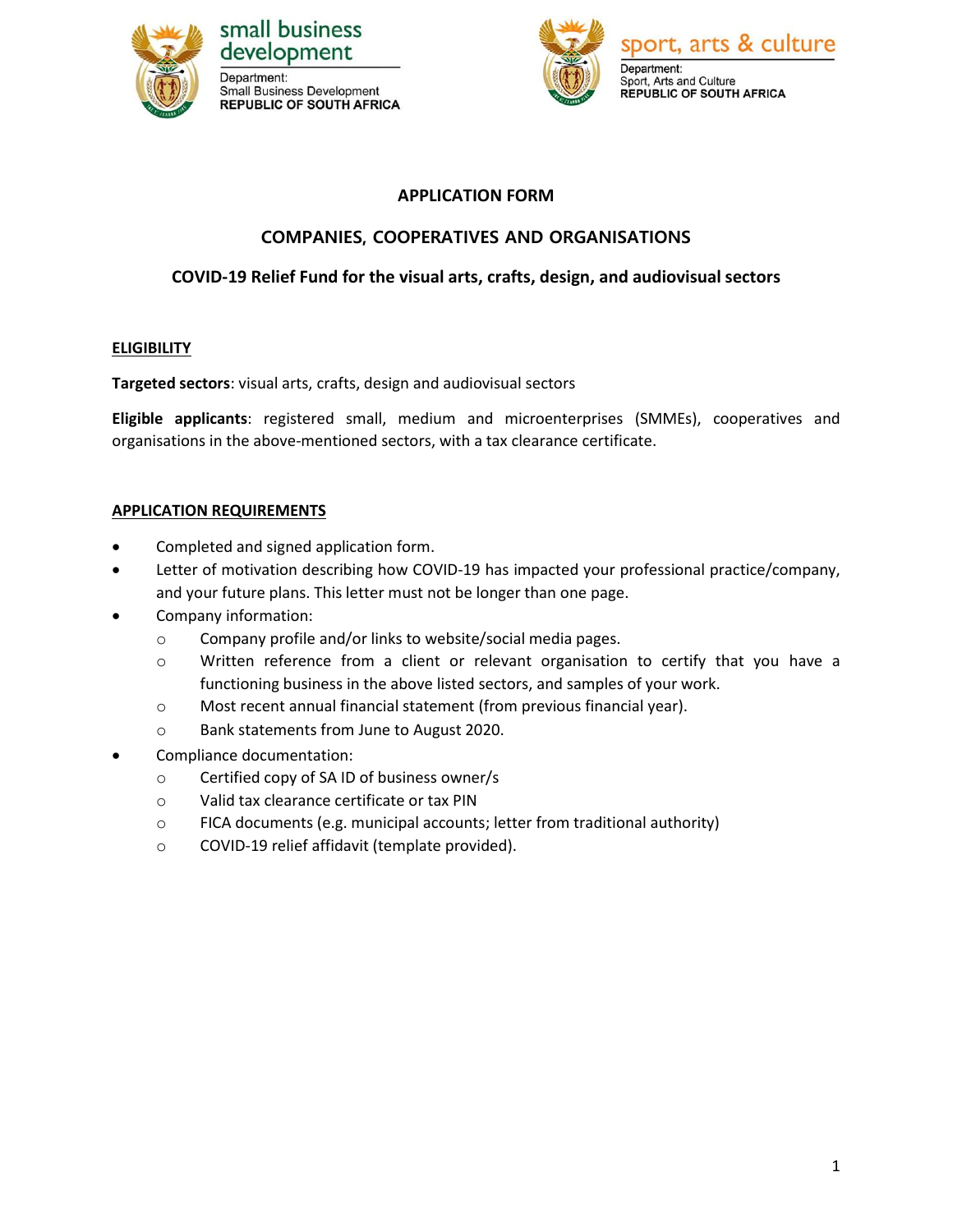

Department: Small Business Development<br>REPUBLIC OF SOUTH AFRICA



# **APPLICATION FORM**

| PERSONAL DETAILS                          |                                              |                                                                                                    |
|-------------------------------------------|----------------------------------------------|----------------------------------------------------------------------------------------------------|
| First name:                               | Surname:                                     | SA ID number:                                                                                      |
| <b>Physical address:</b>                  |                                              | <b>Email address:</b>                                                                              |
| PROFESSIONAL PRACTICE/COMPANY DETAILS     |                                              | <u> 1989 - Andrea Andrew Maria (h. 1989).</u>                                                      |
|                                           |                                              |                                                                                                    |
| Company registration number: ________     |                                              | <b>Tax number</b>                                                                                  |
| Do you have people in your employ? YES/NO |                                              | If YES, how many people? ______                                                                    |
| How many of them are SA citizens? ______  |                                              |                                                                                                    |
|                                           | How long have you been in business/practice? |                                                                                                    |
|                                           |                                              | Provide links to your website or social media pages (Facebook, Instagram, etc.): _________________ |
|                                           |                                              |                                                                                                    |
|                                           |                                              |                                                                                                    |
| <b>SALES REVENUE/INCOME DETAILS</b>       |                                              |                                                                                                    |

### **What was your monthly income before and after March 2020?**

Please indicate an average for the six months up to March 2020 if you did not earn a regular income (first table); and the actual amounts for the six months since March 2020 (second table). Please complete the tables below.

| Month        | Sep 2019 | Oct 2019 | <b>Nov 2019</b> | <b>Dec 2019</b> | <b>Jan 2020</b> | Feb 2020 |
|--------------|----------|----------|-----------------|-----------------|-----------------|----------|
| Sales/income |          |          |                 |                 |                 |          |

| Month        | 2020 | 2020 | 2020             | 2020 | 2020 | 2020 |
|--------------|------|------|------------------|------|------|------|
|              | Mar  | Apr  | Mav <sup>1</sup> | June | Jul  | Aug  |
| Sales/income |      |      |                  |      |      |      |

#### **Please supply bank statements for the period June to August 2020.**

#### **EXPENSE DETAILS**

**What are your regular monthly business expenses? Please fill in the table below and add any additional items.**

| <b>ITEM</b>                  | <b>COST</b> |
|------------------------------|-------------|
| <b>FIXED COSTS/OVERHEADS</b> |             |
| Rent                         |             |
| <b>Telephone</b>             |             |
| Data                         |             |
| Other (please specify)       |             |
| <b>COST OF SALES</b>         |             |
| Other (please specify)       |             |
|                              |             |
| TOTAL                        | R           |